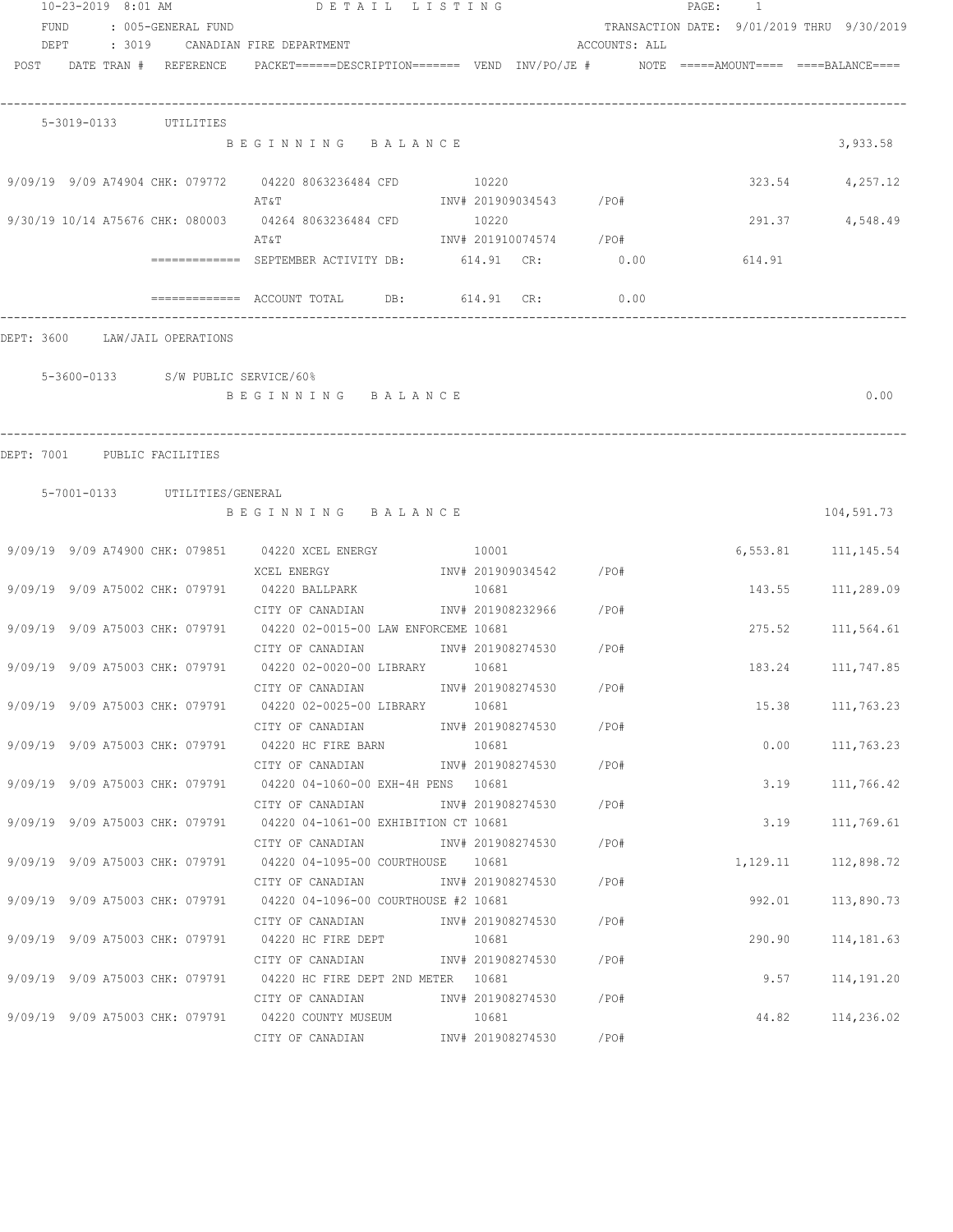|                                 | 10-23-2019 8:01 AM         |                    | DETAIL LISTING                                                                          |                   |                         |               | PAGE: | 2        |                                            |
|---------------------------------|----------------------------|--------------------|-----------------------------------------------------------------------------------------|-------------------|-------------------------|---------------|-------|----------|--------------------------------------------|
| FUND                            |                            | : 005-GENERAL FUND |                                                                                         |                   |                         |               |       |          | TRANSACTION DATE: 9/01/2019 THRU 9/30/2019 |
| DEPT                            | : 7001                     | PUBLIC FACILITIES  |                                                                                         |                   |                         | ACCOUNTS: ALL |       |          |                                            |
|                                 | POST DATE TRAN # REFERENCE |                    | PACKET======DESCRIPTION======= VEND INV/PO/JE #    NOTE =====AMOUNT==== ====BALANCE==== |                   |                         |               |       |          |                                            |
|                                 |                            |                    |                                                                                         |                   |                         |               |       |          |                                            |
|                                 |                            |                    | 9/09/19 9/09 A75003 CHK: 079791 04220 COUNTY MUSEUM 2ND METER 10681                     |                   |                         |               |       | 223.30   | 114,459.32                                 |
|                                 |                            |                    | CITY OF CANADIAN                                                                        |                   | INV# 201908274530 / PO# |               |       |          |                                            |
| 9/09/19 9/09 A75003 CHK: 079791 |                            |                    | 04220 BALLPARK                                                                          | 10681             |                         |               |       | 0.00     | 114,459.32                                 |
|                                 |                            |                    | CITY OF CANADIAN                                                                        |                   | INV# 201908274530       | /PO#          |       |          |                                            |
| 9/09/19 9/09 A75098 CHK: 079847 |                            |                    | 04220 040-001-1415-01-LIBRARY 13824                                                     |                   |                         |               |       | 26.71    | 114,486.03                                 |
|                                 |                            |                    | WEST TEXAS GAS, INC        INV# 201909064546     /PO#                                   |                   |                         |               |       |          |                                            |
| 9/09/19 9/09 A75098 CHK: 079847 |                            |                    | 04220 040-001-4000-01 EX CENTE 13824                                                    |                   |                         |               |       | 27.11    | 114,513.14                                 |
|                                 |                            |                    | WEST TEXAS GAS, INC MONTH 201909064546                                                  |                   |                         | $/$ PO#       |       |          |                                            |
|                                 |                            |                    | 9/09/19 9/09 A75098 CHK: 079847 04220 040-001-5735-02-MUSEUM 13824                      |                   |                         |               |       | 25.54    | 114,538.68                                 |
|                                 |                            |                    | WEST TEXAS GAS, INC MOTH 201909064546 / PO#                                             |                   |                         |               |       |          |                                            |
|                                 |                            |                    | 9/09/19 9/09 A75098 CHK: 079847 04220 040-001-5815-01-BALLPARK 13824                    |                   |                         |               |       | 25.54    | 114,564.22                                 |
|                                 |                            |                    | WEST TEXAS GAS, INC MONTH 201909064546 / PO#                                            |                   |                         |               |       |          |                                            |
|                                 |                            |                    | 9/09/19 9/09 A75098 CHK: 079847 04220 040-001-5810-01-PAVILION 13824                    |                   |                         |               |       | 25.54    | 114,589.76                                 |
|                                 |                            |                    | WEST TEXAS GAS, INC METALLY# 201909064546 / PO#                                         |                   |                         |               |       |          |                                            |
|                                 |                            |                    | 9/09/19 9/09 A75098 CHK: 079847 04220 040-001-1405-01 COURTHOU 13824                    |                   |                         |               |       | 33.80    | 114,623.56                                 |
|                                 |                            |                    | WEST TEXAS GAS, INC                                                                     |                   | INV# 201909064546       | $/$ PO#       |       |          |                                            |
|                                 |                            |                    | 9/09/19 9/09 A75098 CHK: 079847 04220 040-013-0045-00 CFD MAIN 13824                    |                   |                         |               |       | 31.44    | 114,655.00                                 |
|                                 |                            |                    | WEST TEXAS GAS, INC                                                                     |                   | INV# 201909064546       | /PO#          |       |          |                                            |
| 9/09/19 9/09 A75098 CHK: 079847 |                            |                    | 04220 040-013-0045-00 CFD MAIN 13824                                                    |                   |                         |               |       | 26.71    | 114,681.71                                 |
|                                 |                            |                    | WEST TEXAS GAS, INC                                                                     | INV# 201909064546 |                         | /PO#          |       |          |                                            |
| 9/09/19 9/09 A75285 CHK: 079865 |                            |                    | 04232 OTHER METERS                                                                      | 12592             |                         |               |       | 2,013.96 | 116,695.67                                 |
|                                 |                            |                    | NORTH PLAINS ELECTRIC CO- INV# 201909094550                                             |                   |                         | /PO#          |       |          |                                            |
| 9/09/19 9/09 A75285 CHK: 079865 |                            |                    | 04232 GEM VOTING BOOTH                                                                  | 12592             |                         |               |       | 113.21   | 116,808.88                                 |
|                                 |                            |                    | NORTH PLAINS ELECTRIC CO- INV# 201909094550                                             |                   |                         | $/$ PO#       |       |          |                                            |
|                                 |                            |                    | 9/30/19 9/30 A75401 CHK: 079895 04249 02-0015-00 LAW ENFORCEME 10681                    |                   |                         |               |       | 183.24   | 116,992.12                                 |
|                                 |                            |                    | CITY OF CANADIAN                                                                        | INV# HEMP 09/2019 |                         | /PO#          |       |          |                                            |
| 9/30/19 9/30 A75401 CHK: 079895 |                            |                    | 04249 02-0020-00 LIBRARY                                                                | 10681             |                         |               |       | 175.55   | 117,167.67                                 |
|                                 |                            |                    | CITY OF CANADIAN                                                                        | INV# HEMP 09/2019 |                         | /PO#          |       |          |                                            |
| 9/30/19 9/30 A75401 CHK: 079895 |                            |                    | 04249 02-0025-00 LIBRARY                                                                | 10681             |                         |               |       | 7.69     | 117, 175.36                                |
|                                 |                            |                    | CITY OF CANADIAN MENV# HEMP 09/2019                                                     |                   |                         | /PO#          |       |          |                                            |
| 9/30/19 9/30 A75401 CHK: 079895 |                            |                    | 04249 HC FIRE BARN                                                                      | 10681             |                         |               |       | 0.00     | 117, 175.36                                |
|                                 |                            |                    | CITY OF CANADIAN                                                                        |                   | INV# HEMP 09/2019       | /PO#          |       |          |                                            |
|                                 |                            |                    | 9/30/19 9/30 A75401 CHK: 079895 04249 04-1060-00 EXH-4H PENS 10681                      |                   |                         |               |       |          | 3.19 117,178.55                            |
|                                 |                            |                    | CITY OF CANADIAN                                                                        |                   | INV# HEMP 09/2019 / PO# |               |       |          |                                            |
|                                 |                            |                    | 9/30/19 9/30 A75401 CHK: 079895 04249 04-1061-00 EXHIBITION CT 10681                    |                   |                         |               |       | 3.19     | 117,181.74                                 |
|                                 |                            |                    | CITY OF CANADIAN                                                                        | INV# HEMP 09/2019 |                         | $/$ PO#       |       |          |                                            |
|                                 |                            |                    | 9/30/19 9/30 A75401 CHK: 079895 04249 04-1095-00 COURTHOUSE 10681                       |                   |                         |               |       |          | 1,129.11 118,310.85                        |
|                                 |                            |                    | CITY OF CANADIAN                                                                        | INV# HEMP 09/2019 |                         | $/$ PO#       |       |          |                                            |
|                                 |                            |                    | 9/30/19 9/30 A75401 CHK: 079895 04249 04-1096-00 COURTHOUSE #2 10681                    |                   |                         |               |       |          | 992.01 119,302.86                          |
|                                 |                            |                    | CITY OF CANADIAN                                                                        |                   | INV# HEMP 09/2019       | / PO#         |       |          |                                            |
|                                 |                            |                    | 9/30/19 9/30 A75401 CHK: 079895 04249 HC FIRE DEPT                                      | 10681             |                         |               |       | 67.89    | 119,370.75                                 |
|                                 |                            |                    | CITY OF CANADIAN                                                                        | INV# HEMP 09/2019 |                         | /PO#          |       |          |                                            |
|                                 |                            |                    | 9/30/19 9/30 A75401 CHK: 079895 04249 HC FIRE DEPT 2ND METER 10681                      |                   |                         |               |       | 6.38     | 119,377.13                                 |
|                                 |                            |                    | CITY OF CANADIAN                                                                        | INV# HEMP 09/2019 |                         | $/$ PO#       |       |          |                                            |
|                                 |                            |                    | 9/30/19 9/30 A75401 CHK: 079895 04249 COUNTY MUSEUM                                     | 10681             |                         |               |       | 44.82    | 119,421.95                                 |
|                                 |                            |                    | CITY OF CANADIAN MENV# HEMP 09/2019 / PO#                                               |                   |                         |               |       |          |                                            |
|                                 |                            |                    | 9/30/19 9/30 A75401 CHK: 079895 04249 COUNTY MUSEUM 2ND METER 10681                     |                   |                         |               |       | 197.78   | 119,619.73                                 |
|                                 |                            |                    | CITY OF CANADIAN              INV# HEMP 09/2019       /PO#                              |                   |                         |               |       |          |                                            |
|                                 |                            |                    | 9/30/19 9/30 A75401 CHK: 079895 04249 BALLPARK                                          | 10681             |                         |               |       |          | $0.00$ 119,619.73                          |
|                                 |                            |                    | CITY OF CANADIAN MENV# HEMP 09/2019 / PO#                                               |                   |                         |               |       |          |                                            |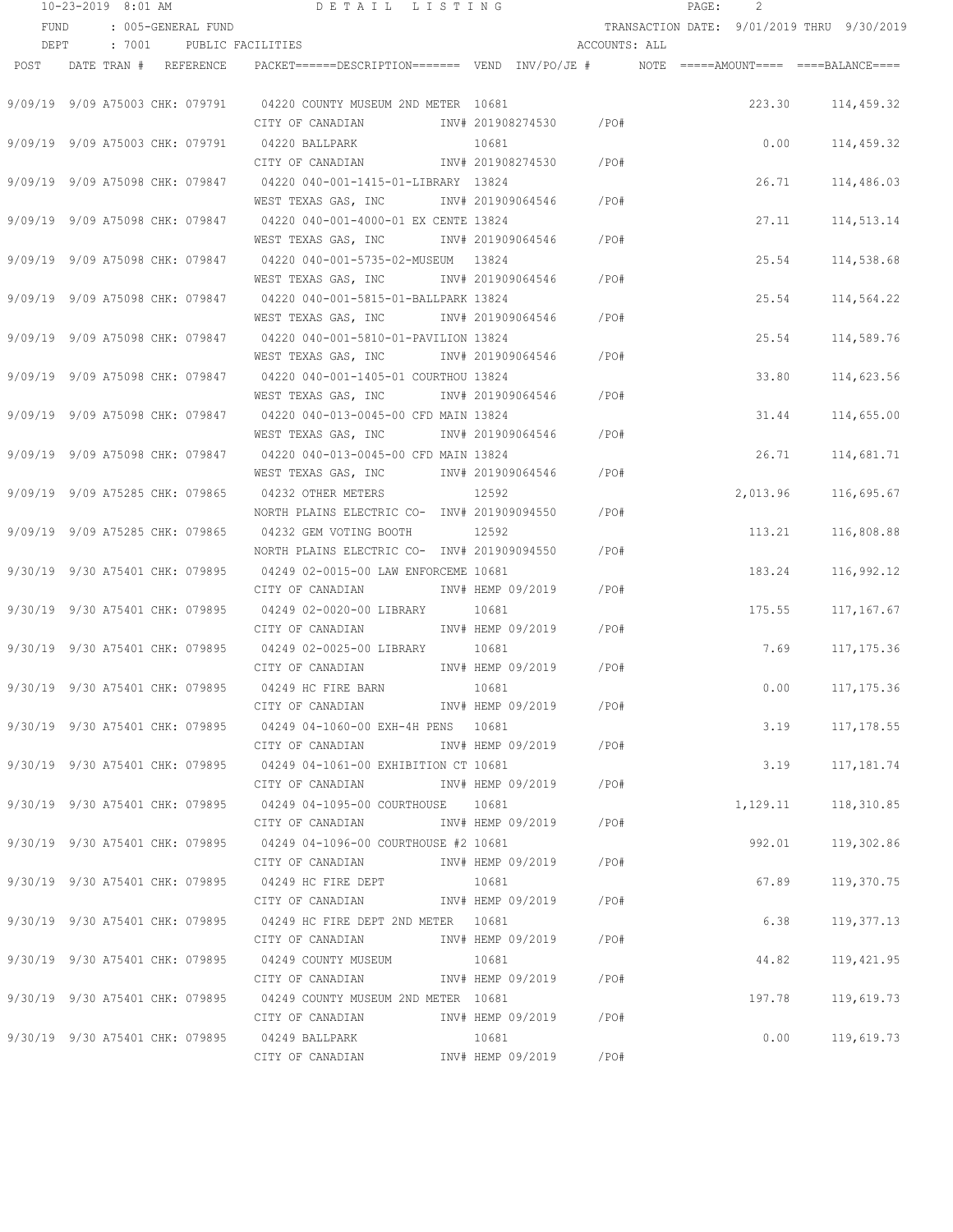| 10-23-2019 8:01 AM                                                    | DETAIL LISTING                                                                                             |                   |               | PAGE:<br>3                                 |            |
|-----------------------------------------------------------------------|------------------------------------------------------------------------------------------------------------|-------------------|---------------|--------------------------------------------|------------|
| FUND<br>: 005-GENERAL FUND                                            |                                                                                                            |                   |               | TRANSACTION DATE: 9/01/2019 THRU 9/30/2019 |            |
| DEPT<br>: 7001<br>PUBLIC FACILITIES                                   |                                                                                                            |                   | ACCOUNTS: ALL |                                            |            |
| POST                                                                  | DATE TRAN # REFERENCE PACKET======DESCRIPTION======= VEND INV/PO/JE # NOTE =====AMOUNT==== ====BALANCE==== |                   |               |                                            |            |
| 5-7001-0133                                                           | UTILITIES/GENERAL * (CONTINUED ) *                                                                         |                   |               |                                            |            |
| 9/30/19 10/14 A75673 CHK: 080050 04264 XCEL ENERGY                    |                                                                                                            | 10001             |               | 5,176.48                                   | 124,796.21 |
|                                                                       | XCEL ENERGY                                                                                                | INV# 201910024570 | /PO#          |                                            |            |
| 9/30/19 10/14 A75761 CHK: 080030                                      | 04264 OTHER METERS                                                                                         | 12592             |               | 1,792.43                                   | 126,588.64 |
|                                                                       | NORTH PLAINS ELECTRIC CO- INV# 201910074575                                                                |                   | /PO#          |                                            |            |
| 9/30/19 10/14 A75761 CHK: 080030 04264 GEM VOTING BOOTH               |                                                                                                            | 12592             |               | 115.79                                     | 126,704.43 |
|                                                                       | NORTH PLAINS ELECTRIC CO- INV# 201910074575                                                                |                   | /PO#          |                                            |            |
| 9/30/19 10/14 A75782 CHK: 080046 04264 040-001-1415-01-LIBRARY 13824  |                                                                                                            |                   |               | 26.78                                      | 126,731.21 |
|                                                                       | WEST TEXAS GAS, INC                                                                                        | INV# 201910074576 | /PO#          |                                            |            |
| 9/30/19 10/14 A75782 CHK: 080046 04264 040-001-4000-01 EX CENTE 13824 |                                                                                                            |                   |               | 25.54                                      | 126,756.75 |
|                                                                       | WEST TEXAS GAS, INC                                                                                        | INV# 201910074576 | /PO#          |                                            |            |
| 9/30/19 10/14 A75782 CHK: 080046 04264 040-001-5735-02-MUSEUM 13824   |                                                                                                            |                   |               | 25.54                                      | 126,782.29 |
|                                                                       | WEST TEXAS GAS, INC MONTH 201910074576                                                                     |                   | /PO#          |                                            |            |
| 9/30/19 10/14 A75782 CHK: 080046 04264 040-001-5815-01-BALLPARK 13824 |                                                                                                            |                   |               | 32.16                                      | 126,814.45 |
|                                                                       | WEST TEXAS GAS, INC MONTH 201910074576                                                                     |                   | /PO#          |                                            |            |
| 9/30/19 10/14 A75782 CHK: 080046                                      | 04264 040-001-5810-01-PAVILION 13824                                                                       |                   |               | 25.54                                      | 126,839.99 |
|                                                                       | WEST TEXAS GAS, INC MONTH 201910074576                                                                     |                   | /PO#          |                                            |            |
| 9/30/19 10/14 A75782 CHK: 080046                                      | 04264 040-001-1405-01 COURTHOU 13824                                                                       |                   |               | 33.82                                      | 126,873.81 |
|                                                                       | WEST TEXAS GAS, INC NOT INV# 201910074576                                                                  |                   | /PO#          |                                            |            |
| 9/30/19 10/14 A75782 CHK: 080046                                      | 04264 040-013-0045-00 CFD MAIN 13824                                                                       |                   |               | 25.54                                      | 126,899.35 |
|                                                                       | WEST TEXAS GAS, INC NOT INV# 201910074576                                                                  |                   | /PO#          |                                            |            |
| 9/30/19 10/14 A75782 CHK: 080046 04264 040-013-0045-00 CFD MAIN 13824 |                                                                                                            |                   |               | 31.75                                      | 126,931.10 |
|                                                                       | WEST TEXAS GAS, INC MOTH 201910074576                                                                      |                   | /PO#          |                                            |            |
| 9/30/19 10/14 A75814 CHK: 001592 04265 OTHER METERS                   |                                                                                                            | 12592             |               | 0.00                                       | 126,931.10 |
|                                                                       | NORTH PLAINS ELECTRIC CO- INV# 201910074577                                                                |                   | /PO#          |                                            |            |
| 9/30/19 10/14 A75814 CHK: 001592 04265 GEM VOTING BOOTH               |                                                                                                            | 12592             |               | 0.00                                       | 126,931.10 |
|                                                                       | NORTH PLAINS ELECTRIC CO- INV# 201910074577                                                                |                   | /PO#          |                                            |            |
|                                                                       | ============ SEPTEMBER ACTIVITY DB: 22,339.37 CR:                                                          |                   | 0.00          | 22,339.37                                  |            |
|                                                                       | $\overline{\phantom{z}}$ ============== ACCOUNT TOTAL DB:                                                  | 22,339.37 CR:     | 0.00          |                                            |            |
| DEPT: 7016<br>CEMETERY<br>5-7016-0133<br>UTILITIES                    |                                                                                                            |                   |               |                                            |            |

B E G I N N I N G B A L A N C E 35.25

\*-\*-\*-\*-\*-\*-\*-\*-\*-\*-\*-\*-\*- 000 ERRORS IN THIS REPORT! \*-\*-\*-\*-\*-\*-\*-\*-\*-\*-\*-\*-\*-\* \*\* REPORT TOTALS \*\*  $---$  DEBITS ---  $---$  CREDITS ---BEGINNING BALANCES: 108,560.56 0.00 REPORTED ACTIVITY: 22,954.28 0.00<br>
ENDING BALANCES: 131,514.84 0.00 ENDING BALANCES: 131,514.84 0.00 TOTAL FUND ENDING BALANCE: 131,514.84

FUND: 010-AIRPORT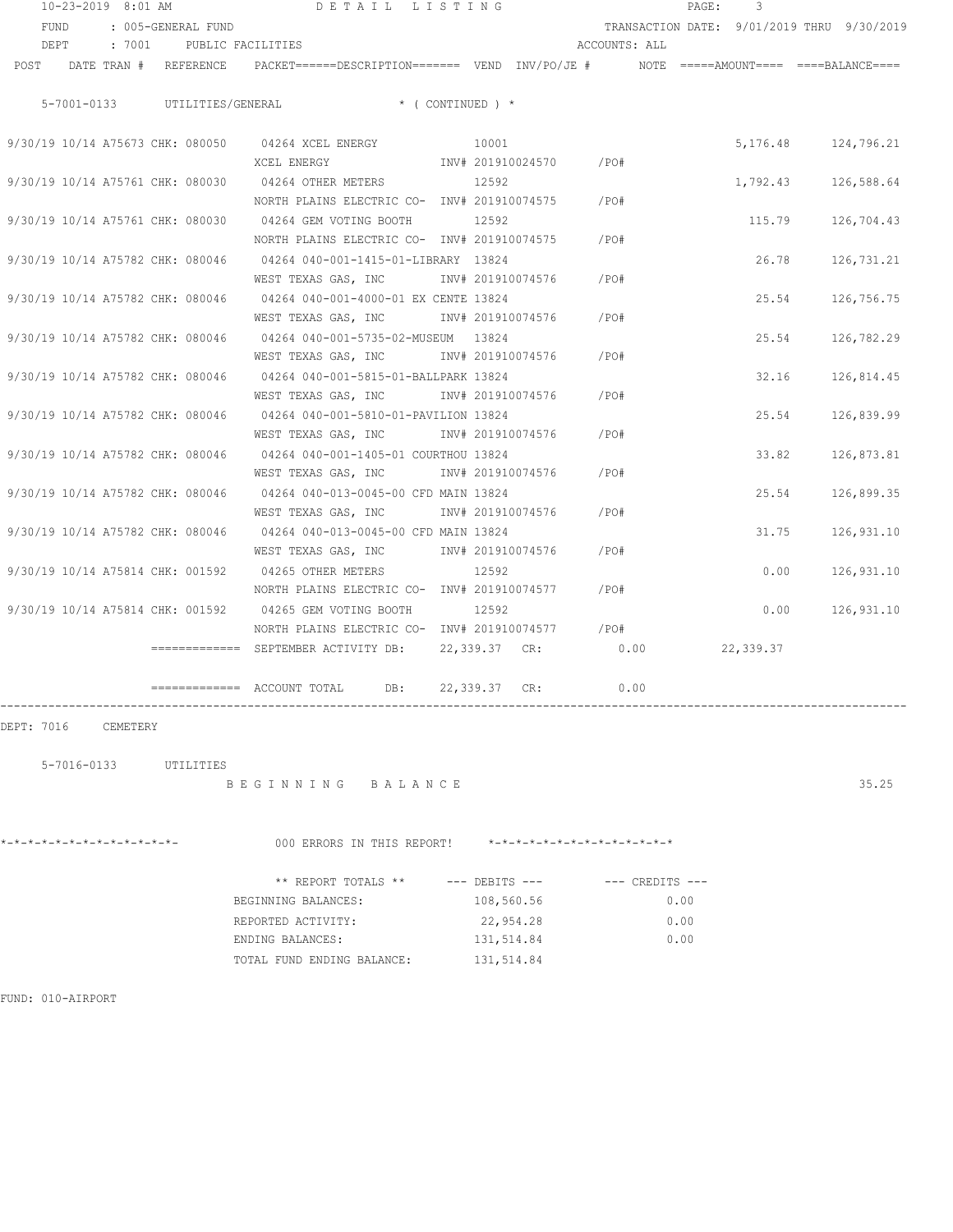| FUND<br>: 010-AIRPORT<br>TRANSACTION DATE: 9/01/2019 THRU 9/30/2019<br>: 7010 AIRPORT<br>DEPT<br>ACCOUNTS: ALL<br>POST DATE TRAN # REFERENCE<br>PACKET======DESCRIPTION======= VEND INV/PO/JE #     NOTE =====AMOUNT==== ====BALANCE====<br>5-7010-0133 UTILITIES<br>7,129.90<br>BEGINNING BALANCE<br>9/09/19 9/09 A74879 CHK: 001566 04221 AT&T<br>10220<br>196.01 7,325.91<br>INV# 201909034544 /PO#<br>ΑΤ&Τ<br>9/09/19 9/09 A74891 CHK: 001571 04221 04-1056-00 AIRPORT APT 10681<br>3.19<br>7,329.10<br>INV# 201908274531 /PO#<br>CITY OF CANADIAN<br>9/09/19 9/09 A74891 CHK: 001571 04221 04-1058-00 PILOTS LOUNGE 10681<br>165.88<br>7,494.98<br>CITY OF CANADIAN 1NV# 201908274531 /PO#<br>9/09/19 9/09 A75286 CHK: 001576 04232 AIRPORT<br>12592<br>527.54<br>8,022.52<br>NORTH PLAINS ELECTRIC CO- INV# 201909094551 / PO#<br>9/30/19 9/30 A75461 CHK: 001580 04250 04-1056-00 AIRPORT APT 10681<br>0.00<br>8,022.52<br>CITY OF CANADIAN               INV# 09/18/19 AIRPORT  /PO#<br>9/30/19 9/30 A75461 CHK: 001580 04250 04-1058-00 AIRPORT LOUNG 10681<br>92.51<br>8,115.03<br>INV# 09/18/19 AIRPORT /PO#<br>CITY OF CANADIAN<br>9/30/19 9/30 A75467 CHK: 001582<br>04250 INTERNET-AIRPORT<br>14900<br>220.93<br>8,335.96<br>INV# 201909244561 /PO#<br>PTCI<br>9/30/19 9/30 A75529 CHK: 001585<br>04257 AIRPORT INTERNET<br>14505<br>45.97<br>8,381.93<br>TRANSWORLD NETWORK, CORP INV# 146933388-0312 /PO#<br>9/30/19 10/14 A75807 CHK: 001587<br>04265 AT&T<br>10220<br>195.98<br>8,577.91<br>INV# 201910074578 /PO#<br>AT&T<br>9/30/19 10/14 A75814 CHK: 001592<br>12592<br>9,027.55<br>04265 LAKE MARVIN<br>449.64<br>NORTH PLAINS ELECTRIC CO- INV# 201910074577 / PO#<br>=============  SEPTEMBER ACTIVITY DB:        1,897.65   CR:                0.00<br>1,897.65<br>$\overline{\phantom{1}}$ ============= ACCOUNT TOTAL DB: 1,897.65 CR:<br>0.00<br>000 ERRORS IN THIS REPORT! *-*-*-*-*-*-*-*-*-*-*-*-*-*-<br>$**$ REPORT TOTALS $**$ --- DEBITS ---<br>$---$ CREDITS $---$<br>7,129.90<br>0.00<br>BEGINNING BALANCES:<br>0.00<br>1,897.65<br>REPORTED ACTIVITY:<br>9,027.55<br>0.00<br>ENDING BALANCES:<br>9,027.55<br>TOTAL FUND ENDING BALANCE:<br>FUND: 011-ROAD & BRIDGE PCT 1<br>DEPT: 4011<br>ROAD & BRIDGE 1<br>5-4011-0133 UTILITIES/PCT 1<br>2,697.36<br>BEGINNING BALANCE<br>9/09/19 9/09 A75098 CHK: 079847 04220 040-001-3995-01-PCT 1 BA 13824<br>25.54<br>2,722.90<br>WEST TEXAS GAS, INC        INV# 201909064546      /PO#<br>9/09/19 9/09 A75285 CHK: 079865 04232 PCT 1<br>12592<br>111.06<br>2,833.96<br>NORTH PLAINS ELECTRIC CO- INV# 201909094550<br>/PO#<br>9/30/19 10/14 A75761 CHK: 080030 04264 PCT 1<br>12592<br>2,949.01<br>115.05<br>NORTH PLAINS ELECTRIC CO- INV# 201910074575<br>/PO# |  |  | $10 - 23 - 2019$ 8:01 AM |  | DETAIL LISTING |  |  |  |  | PAGE: 4 |  |  |
|--------------------------------------------------------------------------------------------------------------------------------------------------------------------------------------------------------------------------------------------------------------------------------------------------------------------------------------------------------------------------------------------------------------------------------------------------------------------------------------------------------------------------------------------------------------------------------------------------------------------------------------------------------------------------------------------------------------------------------------------------------------------------------------------------------------------------------------------------------------------------------------------------------------------------------------------------------------------------------------------------------------------------------------------------------------------------------------------------------------------------------------------------------------------------------------------------------------------------------------------------------------------------------------------------------------------------------------------------------------------------------------------------------------------------------------------------------------------------------------------------------------------------------------------------------------------------------------------------------------------------------------------------------------------------------------------------------------------------------------------------------------------------------------------------------------------------------------------------------------------------------------------------------------------------------------------------------------------------------------------------------------------------------------------------------------------------------------------------------------------------------------------------------------------------------------------------------------------------------------------------------------------------------------------------------------------------------------------------------------------------------------------------------------------------------------------------------------------------------------------------------------------------------------------------------------------------------------------------------------------------------------------------------------------------------------------------------------------------------------------------|--|--|--------------------------|--|----------------|--|--|--|--|---------|--|--|
|                                                                                                                                                                                                                                                                                                                                                                                                                                                                                                                                                                                                                                                                                                                                                                                                                                                                                                                                                                                                                                                                                                                                                                                                                                                                                                                                                                                                                                                                                                                                                                                                                                                                                                                                                                                                                                                                                                                                                                                                                                                                                                                                                                                                                                                                                                                                                                                                                                                                                                                                                                                                                                                                                                                                                  |  |  |                          |  |                |  |  |  |  |         |  |  |
|                                                                                                                                                                                                                                                                                                                                                                                                                                                                                                                                                                                                                                                                                                                                                                                                                                                                                                                                                                                                                                                                                                                                                                                                                                                                                                                                                                                                                                                                                                                                                                                                                                                                                                                                                                                                                                                                                                                                                                                                                                                                                                                                                                                                                                                                                                                                                                                                                                                                                                                                                                                                                                                                                                                                                  |  |  |                          |  |                |  |  |  |  |         |  |  |
|                                                                                                                                                                                                                                                                                                                                                                                                                                                                                                                                                                                                                                                                                                                                                                                                                                                                                                                                                                                                                                                                                                                                                                                                                                                                                                                                                                                                                                                                                                                                                                                                                                                                                                                                                                                                                                                                                                                                                                                                                                                                                                                                                                                                                                                                                                                                                                                                                                                                                                                                                                                                                                                                                                                                                  |  |  |                          |  |                |  |  |  |  |         |  |  |
|                                                                                                                                                                                                                                                                                                                                                                                                                                                                                                                                                                                                                                                                                                                                                                                                                                                                                                                                                                                                                                                                                                                                                                                                                                                                                                                                                                                                                                                                                                                                                                                                                                                                                                                                                                                                                                                                                                                                                                                                                                                                                                                                                                                                                                                                                                                                                                                                                                                                                                                                                                                                                                                                                                                                                  |  |  |                          |  |                |  |  |  |  |         |  |  |
|                                                                                                                                                                                                                                                                                                                                                                                                                                                                                                                                                                                                                                                                                                                                                                                                                                                                                                                                                                                                                                                                                                                                                                                                                                                                                                                                                                                                                                                                                                                                                                                                                                                                                                                                                                                                                                                                                                                                                                                                                                                                                                                                                                                                                                                                                                                                                                                                                                                                                                                                                                                                                                                                                                                                                  |  |  |                          |  |                |  |  |  |  |         |  |  |
|                                                                                                                                                                                                                                                                                                                                                                                                                                                                                                                                                                                                                                                                                                                                                                                                                                                                                                                                                                                                                                                                                                                                                                                                                                                                                                                                                                                                                                                                                                                                                                                                                                                                                                                                                                                                                                                                                                                                                                                                                                                                                                                                                                                                                                                                                                                                                                                                                                                                                                                                                                                                                                                                                                                                                  |  |  |                          |  |                |  |  |  |  |         |  |  |
|                                                                                                                                                                                                                                                                                                                                                                                                                                                                                                                                                                                                                                                                                                                                                                                                                                                                                                                                                                                                                                                                                                                                                                                                                                                                                                                                                                                                                                                                                                                                                                                                                                                                                                                                                                                                                                                                                                                                                                                                                                                                                                                                                                                                                                                                                                                                                                                                                                                                                                                                                                                                                                                                                                                                                  |  |  |                          |  |                |  |  |  |  |         |  |  |
|                                                                                                                                                                                                                                                                                                                                                                                                                                                                                                                                                                                                                                                                                                                                                                                                                                                                                                                                                                                                                                                                                                                                                                                                                                                                                                                                                                                                                                                                                                                                                                                                                                                                                                                                                                                                                                                                                                                                                                                                                                                                                                                                                                                                                                                                                                                                                                                                                                                                                                                                                                                                                                                                                                                                                  |  |  |                          |  |                |  |  |  |  |         |  |  |
|                                                                                                                                                                                                                                                                                                                                                                                                                                                                                                                                                                                                                                                                                                                                                                                                                                                                                                                                                                                                                                                                                                                                                                                                                                                                                                                                                                                                                                                                                                                                                                                                                                                                                                                                                                                                                                                                                                                                                                                                                                                                                                                                                                                                                                                                                                                                                                                                                                                                                                                                                                                                                                                                                                                                                  |  |  |                          |  |                |  |  |  |  |         |  |  |
|                                                                                                                                                                                                                                                                                                                                                                                                                                                                                                                                                                                                                                                                                                                                                                                                                                                                                                                                                                                                                                                                                                                                                                                                                                                                                                                                                                                                                                                                                                                                                                                                                                                                                                                                                                                                                                                                                                                                                                                                                                                                                                                                                                                                                                                                                                                                                                                                                                                                                                                                                                                                                                                                                                                                                  |  |  |                          |  |                |  |  |  |  |         |  |  |
|                                                                                                                                                                                                                                                                                                                                                                                                                                                                                                                                                                                                                                                                                                                                                                                                                                                                                                                                                                                                                                                                                                                                                                                                                                                                                                                                                                                                                                                                                                                                                                                                                                                                                                                                                                                                                                                                                                                                                                                                                                                                                                                                                                                                                                                                                                                                                                                                                                                                                                                                                                                                                                                                                                                                                  |  |  |                          |  |                |  |  |  |  |         |  |  |
|                                                                                                                                                                                                                                                                                                                                                                                                                                                                                                                                                                                                                                                                                                                                                                                                                                                                                                                                                                                                                                                                                                                                                                                                                                                                                                                                                                                                                                                                                                                                                                                                                                                                                                                                                                                                                                                                                                                                                                                                                                                                                                                                                                                                                                                                                                                                                                                                                                                                                                                                                                                                                                                                                                                                                  |  |  |                          |  |                |  |  |  |  |         |  |  |
|                                                                                                                                                                                                                                                                                                                                                                                                                                                                                                                                                                                                                                                                                                                                                                                                                                                                                                                                                                                                                                                                                                                                                                                                                                                                                                                                                                                                                                                                                                                                                                                                                                                                                                                                                                                                                                                                                                                                                                                                                                                                                                                                                                                                                                                                                                                                                                                                                                                                                                                                                                                                                                                                                                                                                  |  |  |                          |  |                |  |  |  |  |         |  |  |
|                                                                                                                                                                                                                                                                                                                                                                                                                                                                                                                                                                                                                                                                                                                                                                                                                                                                                                                                                                                                                                                                                                                                                                                                                                                                                                                                                                                                                                                                                                                                                                                                                                                                                                                                                                                                                                                                                                                                                                                                                                                                                                                                                                                                                                                                                                                                                                                                                                                                                                                                                                                                                                                                                                                                                  |  |  |                          |  |                |  |  |  |  |         |  |  |
|                                                                                                                                                                                                                                                                                                                                                                                                                                                                                                                                                                                                                                                                                                                                                                                                                                                                                                                                                                                                                                                                                                                                                                                                                                                                                                                                                                                                                                                                                                                                                                                                                                                                                                                                                                                                                                                                                                                                                                                                                                                                                                                                                                                                                                                                                                                                                                                                                                                                                                                                                                                                                                                                                                                                                  |  |  |                          |  |                |  |  |  |  |         |  |  |
|                                                                                                                                                                                                                                                                                                                                                                                                                                                                                                                                                                                                                                                                                                                                                                                                                                                                                                                                                                                                                                                                                                                                                                                                                                                                                                                                                                                                                                                                                                                                                                                                                                                                                                                                                                                                                                                                                                                                                                                                                                                                                                                                                                                                                                                                                                                                                                                                                                                                                                                                                                                                                                                                                                                                                  |  |  |                          |  |                |  |  |  |  |         |  |  |
|                                                                                                                                                                                                                                                                                                                                                                                                                                                                                                                                                                                                                                                                                                                                                                                                                                                                                                                                                                                                                                                                                                                                                                                                                                                                                                                                                                                                                                                                                                                                                                                                                                                                                                                                                                                                                                                                                                                                                                                                                                                                                                                                                                                                                                                                                                                                                                                                                                                                                                                                                                                                                                                                                                                                                  |  |  |                          |  |                |  |  |  |  |         |  |  |
|                                                                                                                                                                                                                                                                                                                                                                                                                                                                                                                                                                                                                                                                                                                                                                                                                                                                                                                                                                                                                                                                                                                                                                                                                                                                                                                                                                                                                                                                                                                                                                                                                                                                                                                                                                                                                                                                                                                                                                                                                                                                                                                                                                                                                                                                                                                                                                                                                                                                                                                                                                                                                                                                                                                                                  |  |  |                          |  |                |  |  |  |  |         |  |  |
|                                                                                                                                                                                                                                                                                                                                                                                                                                                                                                                                                                                                                                                                                                                                                                                                                                                                                                                                                                                                                                                                                                                                                                                                                                                                                                                                                                                                                                                                                                                                                                                                                                                                                                                                                                                                                                                                                                                                                                                                                                                                                                                                                                                                                                                                                                                                                                                                                                                                                                                                                                                                                                                                                                                                                  |  |  |                          |  |                |  |  |  |  |         |  |  |
|                                                                                                                                                                                                                                                                                                                                                                                                                                                                                                                                                                                                                                                                                                                                                                                                                                                                                                                                                                                                                                                                                                                                                                                                                                                                                                                                                                                                                                                                                                                                                                                                                                                                                                                                                                                                                                                                                                                                                                                                                                                                                                                                                                                                                                                                                                                                                                                                                                                                                                                                                                                                                                                                                                                                                  |  |  |                          |  |                |  |  |  |  |         |  |  |
|                                                                                                                                                                                                                                                                                                                                                                                                                                                                                                                                                                                                                                                                                                                                                                                                                                                                                                                                                                                                                                                                                                                                                                                                                                                                                                                                                                                                                                                                                                                                                                                                                                                                                                                                                                                                                                                                                                                                                                                                                                                                                                                                                                                                                                                                                                                                                                                                                                                                                                                                                                                                                                                                                                                                                  |  |  |                          |  |                |  |  |  |  |         |  |  |
|                                                                                                                                                                                                                                                                                                                                                                                                                                                                                                                                                                                                                                                                                                                                                                                                                                                                                                                                                                                                                                                                                                                                                                                                                                                                                                                                                                                                                                                                                                                                                                                                                                                                                                                                                                                                                                                                                                                                                                                                                                                                                                                                                                                                                                                                                                                                                                                                                                                                                                                                                                                                                                                                                                                                                  |  |  |                          |  |                |  |  |  |  |         |  |  |
|                                                                                                                                                                                                                                                                                                                                                                                                                                                                                                                                                                                                                                                                                                                                                                                                                                                                                                                                                                                                                                                                                                                                                                                                                                                                                                                                                                                                                                                                                                                                                                                                                                                                                                                                                                                                                                                                                                                                                                                                                                                                                                                                                                                                                                                                                                                                                                                                                                                                                                                                                                                                                                                                                                                                                  |  |  |                          |  |                |  |  |  |  |         |  |  |
|                                                                                                                                                                                                                                                                                                                                                                                                                                                                                                                                                                                                                                                                                                                                                                                                                                                                                                                                                                                                                                                                                                                                                                                                                                                                                                                                                                                                                                                                                                                                                                                                                                                                                                                                                                                                                                                                                                                                                                                                                                                                                                                                                                                                                                                                                                                                                                                                                                                                                                                                                                                                                                                                                                                                                  |  |  |                          |  |                |  |  |  |  |         |  |  |
|                                                                                                                                                                                                                                                                                                                                                                                                                                                                                                                                                                                                                                                                                                                                                                                                                                                                                                                                                                                                                                                                                                                                                                                                                                                                                                                                                                                                                                                                                                                                                                                                                                                                                                                                                                                                                                                                                                                                                                                                                                                                                                                                                                                                                                                                                                                                                                                                                                                                                                                                                                                                                                                                                                                                                  |  |  |                          |  |                |  |  |  |  |         |  |  |
|                                                                                                                                                                                                                                                                                                                                                                                                                                                                                                                                                                                                                                                                                                                                                                                                                                                                                                                                                                                                                                                                                                                                                                                                                                                                                                                                                                                                                                                                                                                                                                                                                                                                                                                                                                                                                                                                                                                                                                                                                                                                                                                                                                                                                                                                                                                                                                                                                                                                                                                                                                                                                                                                                                                                                  |  |  |                          |  |                |  |  |  |  |         |  |  |
|                                                                                                                                                                                                                                                                                                                                                                                                                                                                                                                                                                                                                                                                                                                                                                                                                                                                                                                                                                                                                                                                                                                                                                                                                                                                                                                                                                                                                                                                                                                                                                                                                                                                                                                                                                                                                                                                                                                                                                                                                                                                                                                                                                                                                                                                                                                                                                                                                                                                                                                                                                                                                                                                                                                                                  |  |  |                          |  |                |  |  |  |  |         |  |  |
|                                                                                                                                                                                                                                                                                                                                                                                                                                                                                                                                                                                                                                                                                                                                                                                                                                                                                                                                                                                                                                                                                                                                                                                                                                                                                                                                                                                                                                                                                                                                                                                                                                                                                                                                                                                                                                                                                                                                                                                                                                                                                                                                                                                                                                                                                                                                                                                                                                                                                                                                                                                                                                                                                                                                                  |  |  |                          |  |                |  |  |  |  |         |  |  |
|                                                                                                                                                                                                                                                                                                                                                                                                                                                                                                                                                                                                                                                                                                                                                                                                                                                                                                                                                                                                                                                                                                                                                                                                                                                                                                                                                                                                                                                                                                                                                                                                                                                                                                                                                                                                                                                                                                                                                                                                                                                                                                                                                                                                                                                                                                                                                                                                                                                                                                                                                                                                                                                                                                                                                  |  |  |                          |  |                |  |  |  |  |         |  |  |
|                                                                                                                                                                                                                                                                                                                                                                                                                                                                                                                                                                                                                                                                                                                                                                                                                                                                                                                                                                                                                                                                                                                                                                                                                                                                                                                                                                                                                                                                                                                                                                                                                                                                                                                                                                                                                                                                                                                                                                                                                                                                                                                                                                                                                                                                                                                                                                                                                                                                                                                                                                                                                                                                                                                                                  |  |  |                          |  |                |  |  |  |  |         |  |  |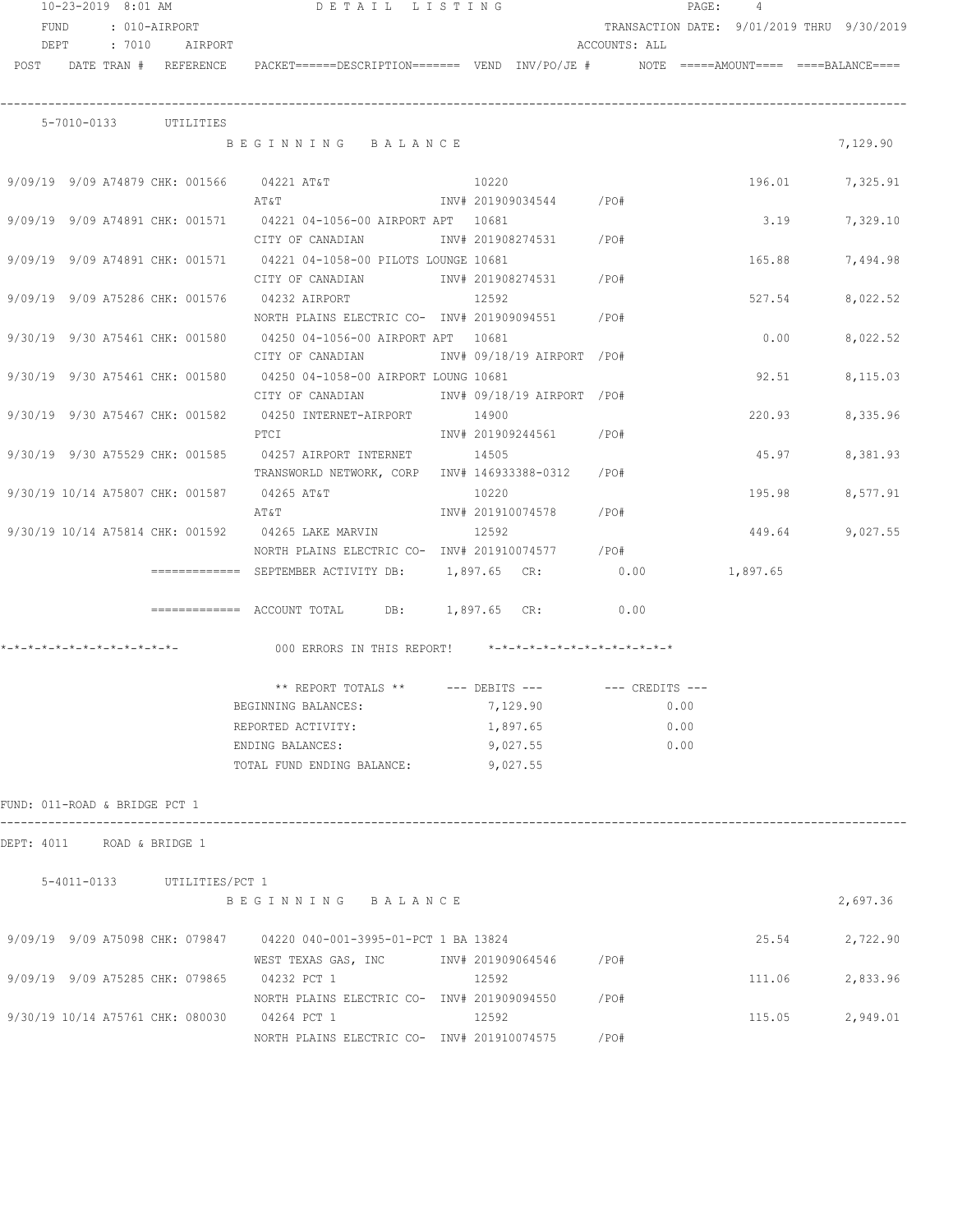| 10-23-2019 8:01 AM                                                                                              | DETAIL LISTING                                                    |          | PAGE:                                      | -5     |          |
|-----------------------------------------------------------------------------------------------------------------|-------------------------------------------------------------------|----------|--------------------------------------------|--------|----------|
| FUND<br>: 011-ROAD & BRIDGE PCT 1                                                                               |                                                                   |          | TRANSACTION DATE: 9/01/2019 THRU 9/30/2019 |        |          |
| DEPT : 4011 ROAD & BRIDGE 1                                                                                     |                                                                   |          | ACCOUNTS: ALL                              |        |          |
| POST DATE TRAN # REFERENCE PACKET======DESCRIPTION======= VEND INV/PO/JE # NOTE =====AMOUNT==== ====BALANCE==== |                                                                   |          |                                            |        |          |
| 9/30/19 10/14 A75782 CHK: 080046 04264 040-001-3995-01-PCT 1 BA 13824                                           |                                                                   |          |                                            | 25.54  | 2,974.55 |
|                                                                                                                 | WEST TEXAS GAS, INC MONTH 201910074576 / PO#                      |          |                                            |        |          |
| 9/30/19 10/14 A75814 CHK: 001592 04265 PCT 1                                                                    |                                                                   | 12592    |                                            | 0.00   | 2,974.55 |
|                                                                                                                 | NORTH PLAINS ELECTRIC CO- INV# 201910074577 / PO#                 |          |                                            |        |          |
|                                                                                                                 | $\texttt{-----} \texttt{-----}$ SEPTEMBER ACTIVITY DB: 277.19 CR: |          | 0.00                                       | 277.19 |          |
|                                                                                                                 | $\texttt{-----}$ =========== ACCOUNT TOTAL DB: 277.19 CR: 0.00    |          |                                            |        |          |
| *-*-*-*-*-*-*-*-*-*-*-*-*-                                                                                      | 000 ERRORS IN THIS REPORT! *-*-*-*-*-*-*-*-*-*-*-*-*-*-           |          |                                            |        |          |
|                                                                                                                 | ** REPORT TOTALS ** --- DEBITS --- -- CREDITS ---                 |          |                                            |        |          |
|                                                                                                                 | BEGINNING BALANCES:                                               | 2,697.36 | 0.00                                       |        |          |
|                                                                                                                 | REPORTED ACTIVITY:                                                | 277.19   | 0.00                                       |        |          |
|                                                                                                                 | ENDING BALANCES:                                                  | 2,974.55 | 0.00                                       |        |          |
|                                                                                                                 | TOTAL FUND ENDING BALANCE:                                        | 2,974.55 |                                            |        |          |
| FUND: 012-ROAD & BRIDGE PCT 2                                                                                   |                                                                   |          |                                            |        |          |
| DEPT: 4012 ROAD & BRIDGE 2                                                                                      |                                                                   |          |                                            |        |          |
|                                                                                                                 |                                                                   |          |                                            |        |          |
| 5-4012-0133 UTILITIES/PCT 2                                                                                     |                                                                   |          |                                            |        |          |
|                                                                                                                 | BEGINNING BALANCE                                                 |          |                                            |        | 1,191.77 |
| 9/09/19 9/09 A75285 CHK: 079865 04232 PCT 2 12592                                                               |                                                                   |          |                                            | 83.53  | 1,275.30 |
|                                                                                                                 | NORTH PLAINS ELECTRIC CO- INV# 201909094550 / PO#                 |          |                                            |        |          |
| 9/30/19 10/14 A75761 CHK: 080030 04264 PCT 2                                                                    |                                                                   | 12592    |                                            | 83.53  | 1,358.83 |
|                                                                                                                 | NORTH PLAINS ELECTRIC CO- INV# 201910074575 / PO#                 |          |                                            |        |          |
| 9/30/19 10/14 A75814 CHK: 001592 04265 PCT 2                                                                    |                                                                   | 12592    |                                            | 0.00   | 1,358.83 |
|                                                                                                                 | NORTH PLAINS ELECTRIC CO- INV# 201910074577                       |          | /PO#                                       |        |          |
|                                                                                                                 | ============= SEPTEMBER ACTIVITY DB: 167.06 CR:                   |          | 0.00                                       | 167.06 |          |
|                                                                                                                 |                                                                   |          | 0.00                                       |        |          |
| *-*-*-*-*-*-*-*-*-*-*-*-*-*-                                                                                    | 000 ERRORS IN THIS REPORT! *-*-*-*-*-*-*-*-*-*-*-*-*-*-           |          |                                            |        |          |
|                                                                                                                 | ** REPORT TOTALS ** --- DEBITS --- -- CREDITS ---                 |          |                                            |        |          |
|                                                                                                                 | BEGINNING BALANCES:                                               | 1,191.77 | 0.00                                       |        |          |
|                                                                                                                 | REPORTED ACTIVITY:                                                | 167.06   | 0.00                                       |        |          |
|                                                                                                                 | ENDING BALANCES:                                                  | 1,358.83 | 0.00                                       |        |          |
|                                                                                                                 | TOTAL FUND ENDING BALANCE:                                        | 1,358.83 |                                            |        |          |
| FUND: 013-ROAD & BRIDGE PCT 3                                                                                   |                                                                   |          |                                            |        |          |

------------------------------------------------------------------------------------------------------------------------------------

DEPT: 4013 ROAD & BRIDGE 3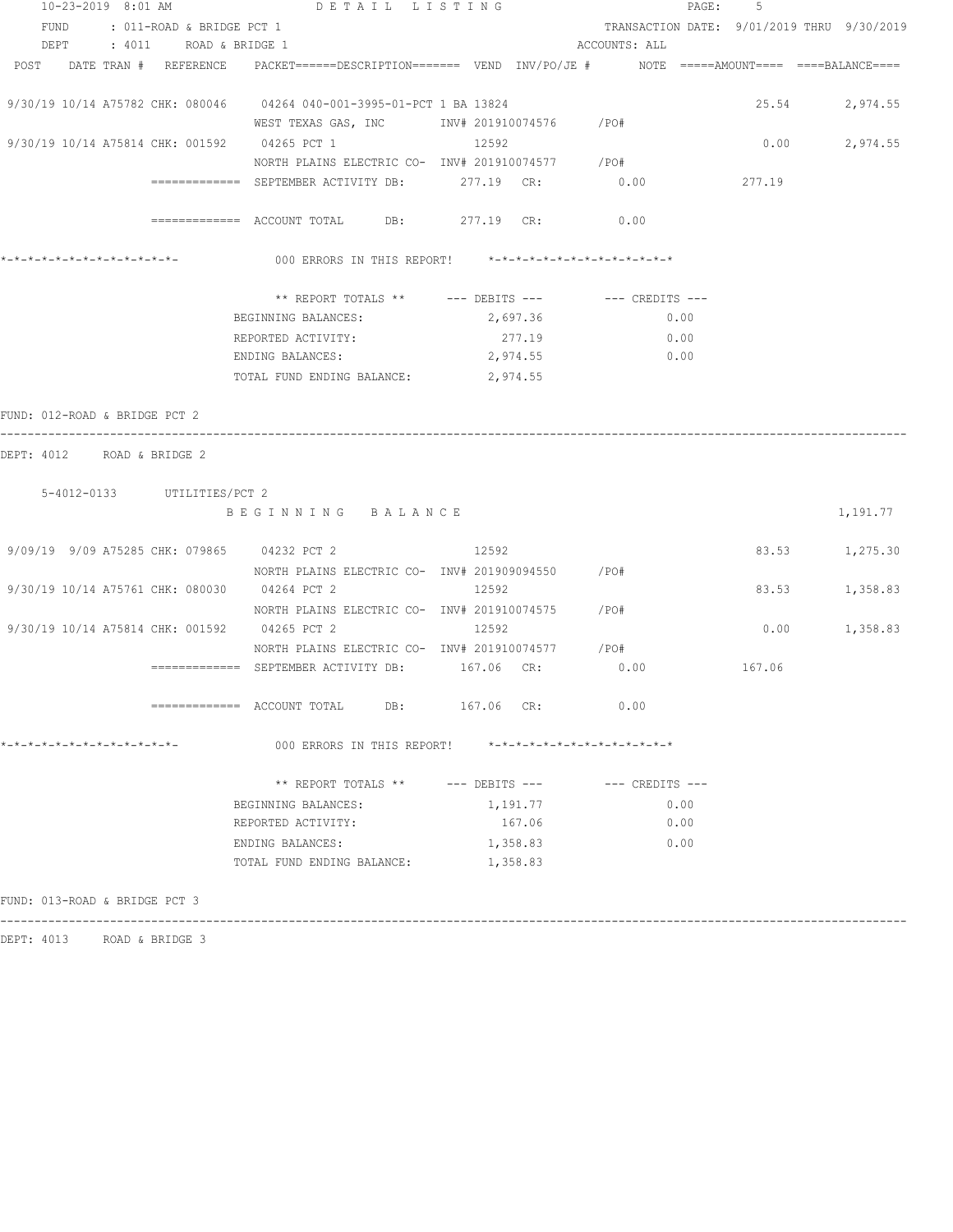| 10-23-2019 8:01 AM               |                           | DETAIL LISTING                                                                                                                                                                                                                                                                                                                   |              |          |               | $\mathtt{PAGE}$ : | 6                                          |          |
|----------------------------------|---------------------------|----------------------------------------------------------------------------------------------------------------------------------------------------------------------------------------------------------------------------------------------------------------------------------------------------------------------------------|--------------|----------|---------------|-------------------|--------------------------------------------|----------|
| FUND                             | : 013-ROAD & BRIDGE PCT 3 |                                                                                                                                                                                                                                                                                                                                  |              |          |               |                   | TRANSACTION DATE: 9/01/2019 THRU 9/30/2019 |          |
| DEPT                             |                           | : 4013 ROAD & BRIDGE 3                                                                                                                                                                                                                                                                                                           |              |          | ACCOUNTS: ALL |                   |                                            |          |
|                                  |                           | POST DATE TRAN # REFERENCE PACKET======DESCRIPTION======= VEND INV/PO/JE # NOTE =====AMOUNT==== ====BALANCE====                                                                                                                                                                                                                  |              |          |               |                   |                                            |          |
|                                  |                           |                                                                                                                                                                                                                                                                                                                                  |              |          |               |                   |                                            |          |
| 5-4013-0133 UTILITIES/PCT 3      |                           |                                                                                                                                                                                                                                                                                                                                  |              |          |               |                   |                                            |          |
|                                  |                           | BEGINNING BALANCE                                                                                                                                                                                                                                                                                                                |              |          |               |                   |                                            | 1,423.53 |
|                                  |                           |                                                                                                                                                                                                                                                                                                                                  |              |          |               |                   |                                            |          |
|                                  |                           | 9/09/19 9/09 A75285 CHK: 079865 04232 PCT 3                                                                                                                                                                                                                                                                                      | 12592        |          |               |                   | 189.66 1,613.19                            |          |
|                                  |                           | NORTH PLAINS ELECTRIC CO- INV# 201909094550 / PO#                                                                                                                                                                                                                                                                                |              |          |               |                   |                                            |          |
|                                  |                           | 9/30/19 10/14 A75761 CHK: 080030 04264 PCT 3                                                                                                                                                                                                                                                                                     | 12592        |          |               |                   | 167.47                                     | 1,780.66 |
|                                  |                           | NORTH PLAINS ELECTRIC CO- INV# 201910074575 / PO#                                                                                                                                                                                                                                                                                |              |          |               |                   |                                            |          |
|                                  |                           | 9/30/19 10/14 A75814 CHK: 001592 04265 PCT 3                                                                                                                                                                                                                                                                                     | 12592        |          |               |                   | 0.00                                       | 1,780.66 |
|                                  |                           | NORTH PLAINS ELECTRIC CO- INV# 201910074577 / PO#                                                                                                                                                                                                                                                                                |              |          |               |                   |                                            |          |
|                                  |                           | ============= SEPTEMBER ACTIVITY DB: 357.13 CR:                                                                                                                                                                                                                                                                                  |              |          | 0.00          |                   | 357.13                                     |          |
|                                  |                           |                                                                                                                                                                                                                                                                                                                                  |              |          |               |                   |                                            |          |
|                                  |                           | ============ ACCOUNT TOTAL DB: 357.13 CR:                                                                                                                                                                                                                                                                                        |              |          | 0.00          |                   |                                            |          |
|                                  |                           |                                                                                                                                                                                                                                                                                                                                  |              |          |               |                   |                                            |          |
| *_*_*_*_*_*_*_*_*_*_*_*_*_*_*_   |                           | 000 ERRORS IN THIS REPORT! *-*-*-*-*-*-*-*-*-*-*-*-*-*-                                                                                                                                                                                                                                                                          |              |          |               |                   |                                            |          |
|                                  |                           |                                                                                                                                                                                                                                                                                                                                  |              |          |               |                   |                                            |          |
|                                  |                           | ** REPORT TOTALS ** --- DEBITS --- -- -- CREDITS ---                                                                                                                                                                                                                                                                             |              |          |               |                   |                                            |          |
|                                  |                           | BEGINNING BALANCES:                                                                                                                                                                                                                                                                                                              |              | 1,423.53 |               | 0.00              |                                            |          |
|                                  |                           | REPORTED ACTIVITY:                                                                                                                                                                                                                                                                                                               |              | 357.13   | 0.00          |                   |                                            |          |
|                                  |                           | ENDING BALANCES:                                                                                                                                                                                                                                                                                                                 |              | 1,780.66 |               | 0.00              |                                            |          |
|                                  |                           | TOTAL FUND ENDING BALANCE:                                                                                                                                                                                                                                                                                                       |              | 1,780.66 |               |                   |                                            |          |
|                                  |                           |                                                                                                                                                                                                                                                                                                                                  |              |          |               |                   |                                            |          |
| FUND: 014-ROAD & BRIDGE PCT 4    |                           |                                                                                                                                                                                                                                                                                                                                  |              |          |               |                   |                                            |          |
|                                  |                           |                                                                                                                                                                                                                                                                                                                                  |              |          |               |                   |                                            |          |
| DEPT: 4014 ROAD & BRIDGE 4       |                           |                                                                                                                                                                                                                                                                                                                                  |              |          |               |                   |                                            |          |
|                                  |                           |                                                                                                                                                                                                                                                                                                                                  |              |          |               |                   |                                            |          |
|                                  |                           |                                                                                                                                                                                                                                                                                                                                  |              |          |               |                   |                                            |          |
| 5-4014-0133 UTILITIES/PCT 4      |                           |                                                                                                                                                                                                                                                                                                                                  |              |          |               |                   |                                            |          |
|                                  |                           | BEGINNING BALANCE                                                                                                                                                                                                                                                                                                                |              |          |               |                   |                                            | 2,566.45 |
|                                  |                           |                                                                                                                                                                                                                                                                                                                                  |              |          |               |                   |                                            |          |
|                                  |                           | 9/09/19 9/09 A75285 CHK: 079865 04232 PCT 4                                                                                                                                                                                                                                                                                      | 12592        |          |               |                   | 282.44                                     | 2,848.89 |
|                                  |                           | NORTH PLAINS ELECTRIC CO- INV# 201909094550 / PO#                                                                                                                                                                                                                                                                                |              |          |               |                   |                                            |          |
|                                  |                           | 9/30/19 10/14 A75761 CHK: 080030 04264 PCT 4                                                                                                                                                                                                                                                                                     | 12592        |          |               |                   | 243.11                                     | 3,092.00 |
|                                  |                           | NORTH PLAINS ELECTRIC CO- INV# 201910074575                                                                                                                                                                                                                                                                                      |              |          | /PO#          |                   |                                            |          |
| 9/30/19 10/14 A75814 CHK: 001592 |                           | 04265 PCT 4                                                                                                                                                                                                                                                                                                                      | 12592        |          |               |                   | 0.00                                       | 3,092,00 |
|                                  |                           | NORTH PLAINS ELECTRIC CO- INV# 201910074577                                                                                                                                                                                                                                                                                      |              |          | /PO#          |                   |                                            |          |
|                                  |                           |                                                                                                                                                                                                                                                                                                                                  | 525.55 CR:   |          | 0.00          |                   | 525.55                                     |          |
|                                  |                           |                                                                                                                                                                                                                                                                                                                                  |              |          |               |                   |                                            |          |
|                                  |                           | $=$ $=$ $=$ $=$ $=$ $=$ $\infty$ $\infty$ $\infty$ $\infty$ $\infty$ $\infty$ $\infty$ $\infty$ $\infty$ $\infty$ $\infty$ $\infty$ $\infty$ $\infty$ $\infty$ $\infty$ $\infty$ $\infty$ $\infty$ $\infty$ $\infty$ $\infty$ $\infty$ $\infty$ $\infty$ $\infty$ $\infty$ $\infty$ $\infty$ $\infty$ $\infty$ $\infty$ $\infty$ | $525.55$ CR: |          | 0.00          |                   |                                            |          |
|                                  |                           |                                                                                                                                                                                                                                                                                                                                  |              |          |               |                   |                                            |          |
| *-*-*-*-*-*-*-*-*-*-*-*-*-*-     |                           | 000 ERRORS IN THIS REPORT! *-*-*-*-*-*-*-*-*-*-*-*-*-*-                                                                                                                                                                                                                                                                          |              |          |               |                   |                                            |          |
|                                  |                           |                                                                                                                                                                                                                                                                                                                                  |              |          |               |                   |                                            |          |
|                                  |                           | ** REPORT TOTALS ** --- DEBITS --- -- CREDITS ---                                                                                                                                                                                                                                                                                |              |          |               |                   |                                            |          |
|                                  |                           | BEGINNING BALANCES:                                                                                                                                                                                                                                                                                                              |              | 2,566.45 |               | 0.00              |                                            |          |
|                                  |                           | REPORTED ACTIVITY:                                                                                                                                                                                                                                                                                                               |              | 525.55   |               | 0.00              |                                            |          |
|                                  |                           | ENDING BALANCES:                                                                                                                                                                                                                                                                                                                 |              | 3,092.00 |               | 0.00              |                                            |          |

TOTAL FUND ENDING BALANCE: 3,092.00